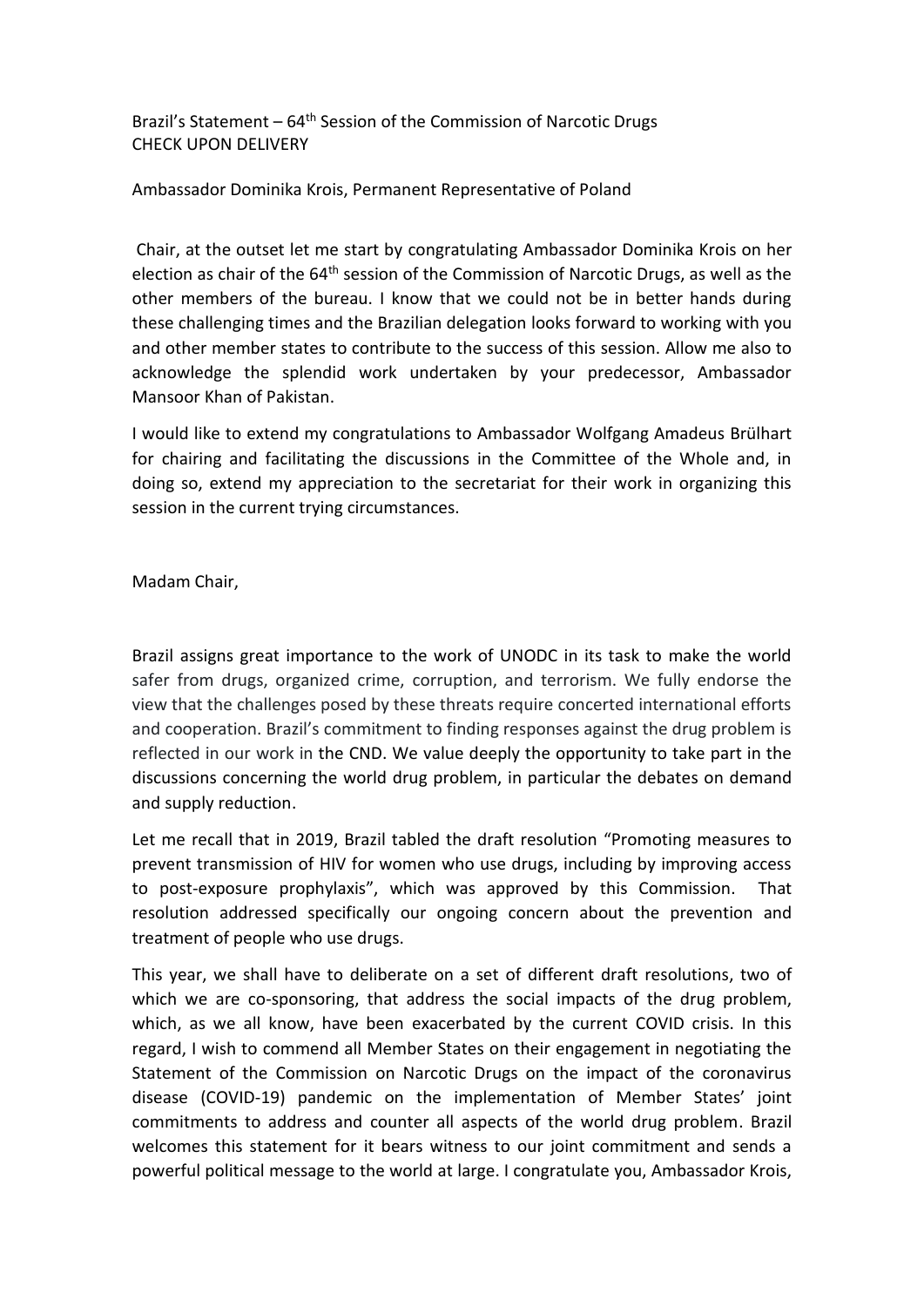on your skillful negotiation of this important document approved in the first day of this 64th Session.

## Madam Chair,

I would like to use this opportunity to share an invitation to the side event "Innovations of Brazilian Drug Policy", which is organized by Brazil in close collaboration with UNODC. This will take place this Tuesday at 14.10 and will provide an overview of innovative approaches and new developments in domestic rules and policies on drugs that have been adopted by Brazil.

As examples of such developments, I must mention the new drug policy that was proposed and enacted by President Bolsonaro in 2019, which was accompanied by a new federal drug legislation approved by the Brazilian national Congress that same year. Both the law and the policy convey a strong message against any flexibility in the control of illicit drugs in Brazil.

Our fight against illicit drugs is also supported by an expansion of the care network in Brazil, both for community-based services, hospitalization and rehabilitation services for people who use drugs. The Brazilian government is now carrying out a national population-based epidemiological survey to ensure that all decisions on policy are backed by sound scientific findings.

In relation to the fight against drug trafficking, Brazil has benefited from the improvement of the management of seized assets derived from criminal activities. We firmly believe that cutting off the economic resources of drug lords is one of the most efficient strategies in the fight against this type of crime. In 2020 alone, Brazilian authorities sold thousands of items seized from these criminal organizations, in public auctions that included 15 high value diamonds, 4.5 kg of gold, over 1,000 heads of cattle, 2,500 vehicles and 7 aircraft. The revenue generated by these seized assets were allocated to the National Antidrug Fund. These amounts grew fourfold to total US\$ 28 million in 2020 and they helped to supplement investments in equipment, supply and demand reduction programs, studies and capacity building.

We will be glad to share these and other experiences with the Commission on Narcotic Drugs, with other member states as well as with the UNODC.

## Madam Chair,

Alongside our commitment to UNODC and this Commission, Brazil is an active partner of programmes and initiatives with a range of international organizations, such as CICAD, UNDP and ISSUP, in which we seek to share best practices and promote compliance with international standards and guidelines. We firmly believe that this